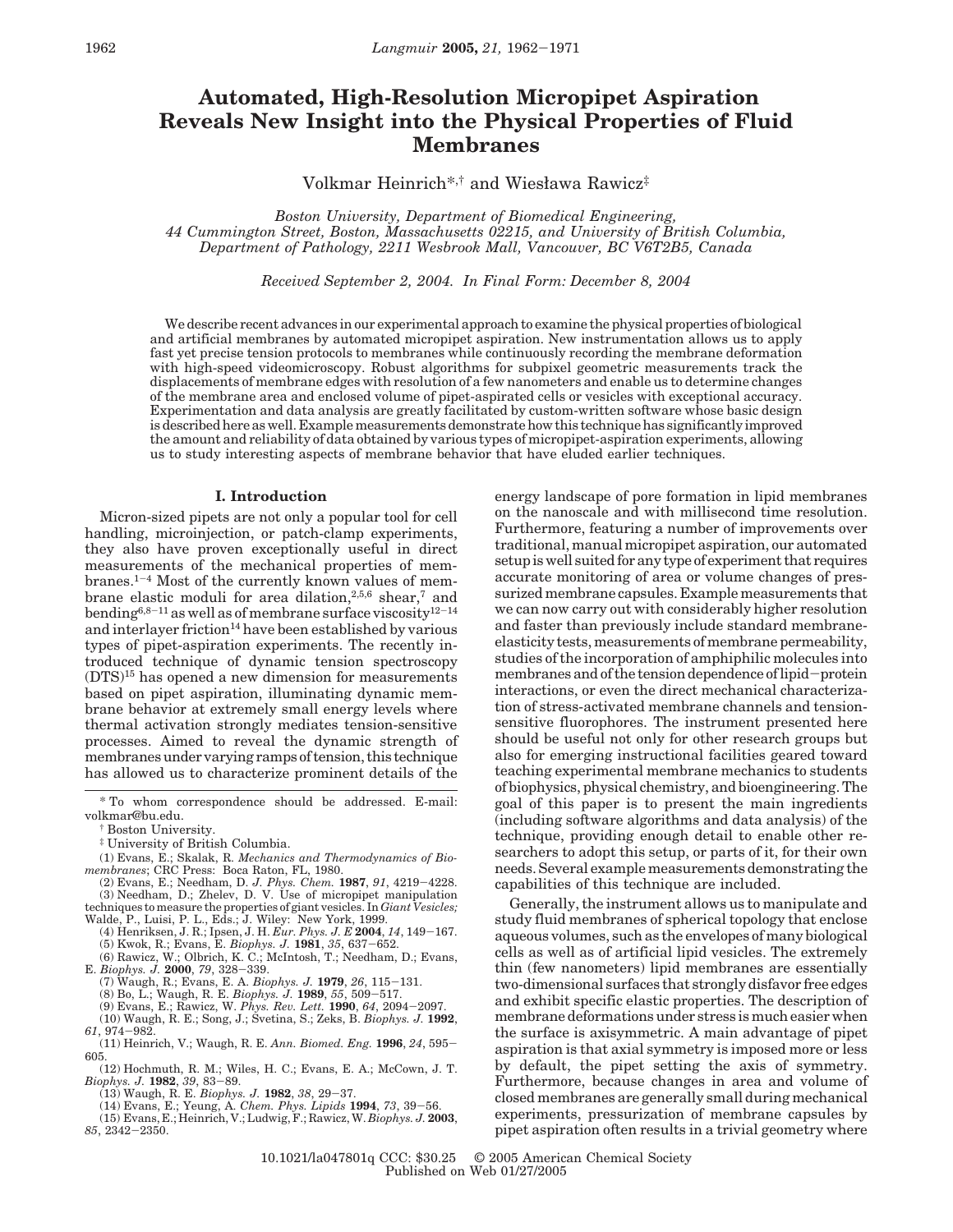

**Figure 1.** Videomicrograph of a partially pipet-aspirated phospholipid vesicle. The micropipet (entering from the right) is a hollow, cylindrical glass tube with an inner diameter of ∼10 *µ*m. The vesicle consists of a fluid membrane of spherical topology that encloses an aqueous sugar solution.



**Figure 2.** Schematic representation of the main parts of the instrument. The labeled components are listed in Table 1.

the membrane is composed exclusively of spherical and cylindrical parts. This is illustrated in Figure 1 showing a partially aspirated GUV, i.e., a giant *unilamellar* (as verified by membrane-elasticity measurements) vesicle whose membrane is a  $\sim$ 3-4 nm thick double layer of synthetic phospholipids.

## **II. Instrumentation**

The instrument presented here has originally been designed for dynamic tension spectroscopy and automated membrane-elasticity studies. However, the principal setup will benefit any micropipet experiment in which a vesicle or cell is aspirated and its changing geometry analyzed. The change in geometry is typically caused by variations in the aspiration pressure or by a change in the environment of the aspirated membrane capsule, such as a step in buffer osmolarity. The main advantages of our instrument are the automated application of suction pressure, including linear pressure ramps as fast as  $500 \text{ cm H}_2\text{O}$ per second ( $\sim 5 \times 10^4$  pascals per second), and the analysis of geometry changes with submillisecond temporal and subpixel spatial resolution.

Figure 2 gives a schematic overview of the main components of our automated pipet-aspiration setup; its labeled parts are listed in Table 1. It combines three major subsystems that serve, respectively, to apply and measure pressure in a micropipet (parts  $a-i$ ), to monitor micromanipulation and membrane deformation by videomicroscopy (parts k and m), and to remotely control and run experiments with custom-written software (part n). The following sections describe the parts of each subsystem in detail. Note that while we give the model numbers of

## **Table 1. List of the Main Components of the Instrument as Labeled in Figure 2**

- (a) mouthpiece for hands-free pressure application
- (b) airtight syringe
- (c) motorized, computer controlled syringe pump
- three-way valve
- (e) main water reservoir
- (f) reference water reservoir<br>(g) two-way stop valve two-way stop valve
- (h) differential pressure transducer
- (i) microscope chamber (polycarbonate) with U-shaped cutout to allow the pipet to enter (from left); coverslips are attached to top and bottom with vacuum grease
- (k) microscope objective
- (m) cooled 12 bit digital CCD camera; fast frame rate up to  $\sim$ 1500 fps
- (n) computer with interfaces to syringe pump, pressure transducer, and camera

our equipment for reference, it will often be possible to use alternative models or manufacturers to perform the same task.

## **1. Pressure Application and Measurement.**

**1.1. Micropipetting.** Common to all measurements with this system is that a membrane capsule is picked up by suction pressure in a micropipet (thin black line, entering chamber i from the left in Figure 2). Suitable pipets are made from 1 mm (o.d.) borosilicate glass-tube capillaries (Kimble Glass, Inc., Vineland, NJ) that were pulled in a pipet puller (David Kopf Instruments, Tujunga, CA, model 730; or Sutter Instruments Co., Novato, CA, model P-87) to the desired tip diameter, typically in the range between  $1$  and  $10 \mu m$  (i.d.). Our experiments require pipets with thin-walled, evenly broken tips that remain cylindrical for at least the length of the aspirated membrane portion (called in the following the "projection" of membrane into the pipet.) An evenly broken pipet tip can be achieved by different methods; our preferred technique uses a small amount of low-melting-point glass residing on a loop of the platinum heating wire of a microforge (Narishige International USA, Inc., East Meadow, NY, model MF-900 equipped with optional  $35\times$ objective and  $15\times$  eyepieces). This forge glass is heated until liquefied, and the raw pipet tip is dipped into it by micromanipulation. The molten forge glass is allowed to flow upward inside the gradually widening capillary until it reaches the point where the pipet has the desired diameter. After covering also the outside of the pipet with molten forge glass almost up to this point, the heater is turned off, which causes the forge glass to solidify and retract and frequently results in an even break of the pipet.

The pipet is then backfilled with the required buffer using MicroFil syringe needles (World Precision Instruments, Inc., Sarasota, FL). A needle is inserted into the back opening of the pipet and pushed forward until it is wedged tightly into the converging pipet shaft, forming a seal. Buffer is infused forward until a small drop emerges from the pipet tip. The remaining pipet volume is filled by slowly backing up the needle while continuing to infuse buffer, carefully avoiding air bubbles.

Next, the back end of the filled pipet is inserted into a pipet-holding chuck (Research Instruments, Inc., Durham, NC) that allows the buffer in the pipet to merge with the water contained in the tubing of the pressure system. Thin, flexible tubing is needed for a tight seal around the port of the chuck (or back of the pipet) and for easy mounting of the chuck to a micromanipulator. It is important to find a good compromise for the length of this piece of tubing, because stepping up soon to wider, thicker-walled (but less flexible) tubing will provide a faster response to pressure changes.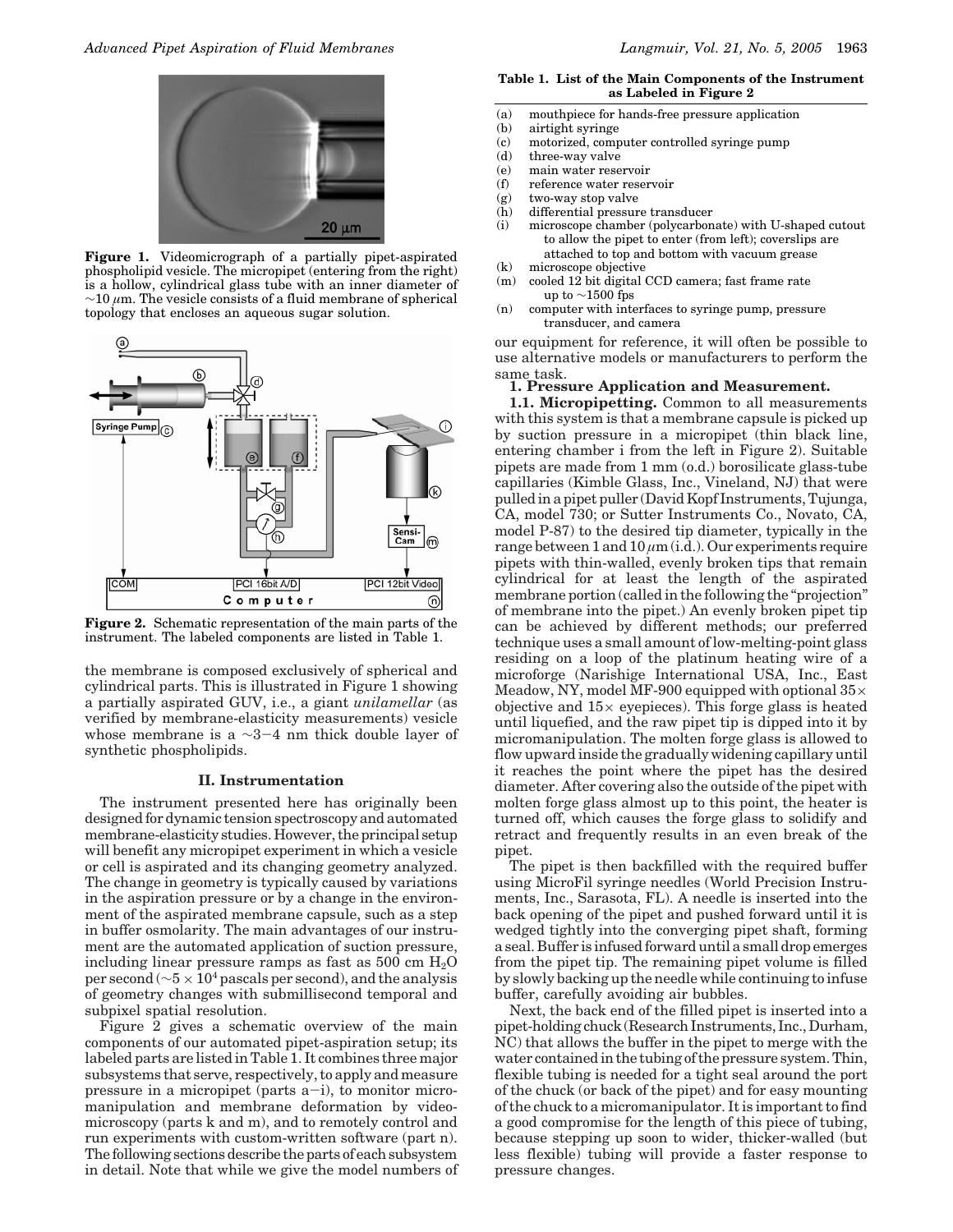Most measurements using the present setup are very sensitive to the pipet radius  $R_p$ . Depending on the desired accuracy (and on the experience of the operator), this radius is determined directly by inspection of a videomicroscopic image or at the end of the experiment by a more reliable method. For example, insertion of a conical probe and measurement of its diameter at the pipet entrance generally gives more consistent results (requires a second micromanipulator). If the probe diameter changes very slowly and the relationship between the diameter of the probe and the distance from its tip has previously been established accurately (e.g., by electron microscopy), measuring the maximum insertion depth of the probe into pipets can result in much more precise values of pipet radii.

**1.2. Pressure Measurement.** The transducer (part h in Figure 2; Validyne Engineering, Northridge, CA, models DP15-20 and DP103-10) monitors the pressure difference between two partly filled water reservoirs (parts e and f). It accepts different diaphragms for optimum resolution and linearity in the desired pressure range. During its assembly, extreme care must be taken to avoid air bubbles. For example, we assemble all our transducers, along with the connected tubing, submerged in a tank of distilled and degassed water, and we later keep the system under slight positive pressure when not used. We mostly use Tygon tubing with 3/16 in. i.d. and 1/8 in. wall thickness to interconnect the parts of the pressure system.

Validyne offers a number of demodulators for their transducers; the single-channel model CD23 includes an LCD display as well as a  $\pm 10V$  analogue output that can be interfaced with data-acquisition hardware in a computer. After assembly of a transducer (and occasionally afterward), each demodulator must be calibrated by applying a known pressure difference (see below) across the transducer's diaphragm and adjusting the zero and gainsettingsofthedemodulatoraccordingly.Equilibration of the water level in the two reservoirs is possible at any time by opening the stop valve (part g). Of course, this valve must be closed during all actual pressure measurements.

**1.3. Pressure Application.** Pressure can be applied to the pipet in two principal ways: by lowering the vertical position of the water reservoir (part e) that is connected to the pipet or by closing off and evacuating the air volume above the water in this reservoir. In either case, the set pressure difference remains practically constant over long times because the volume of fluid flowing through the micron-size pipet is much too small to allow pressure equilibration, and flow ceases entirely as soon as a membrane capsule is aspirated and blocks the pipet.

Two vertical translators (Velmex, Inc., Bloomfield, NY) are used for changing reservoir heights. Figure 2 only indicates one of them (vertical double arrow); it moves both reservoirs simultaneously and is used to reset the pipet's zero pressure before each measurement. For this, both reservoirs should be open to the room air, which means that the three-way valve (part d) must not block the connection between the reservoir (part e) and the mouth piece (part a). Valve g is usually open as well. The pipet pressure is zeroed by adjusting the height of both reservoirs until flow in the pipet has stopped, as evidenced by the cessation of directed motion of small, free particles that have been picked up and are observed inside the pipet. Naturally, the pipet should be positioned at the same height (and preferably lateral position) as in the subsequent measurement.

A second vertical translator (preferably motorized; not shown in Figure 2) moves only the main reservoir (part e) and sets the differential pressure between the two reservoirs. After proper zeroing, this is the same as the pressure difference between pipet and reference reservoir or between the pipet and the buffer surrounding it in the microscope chamber. This arrangement can also be used for direct pressure measurement (in units of water height) if the translator of the reservoir (part e) is equipped with a scale or encoder that reports the reservoir's vertical displacement. For small pressure ranges, this even allows calibration of the gain of the pressure transducer. For larger pressure ranges, deformation of the tubing connecting the reservoir (part e) with the pipet is hard to avoid during extended reservoir translation; transducer calibration in this case should be done using an independent manometer.

Manual evacuation of the air volume above the water in the main reservoir via a mouthpiece has long been used for hands-free micropipet manipulation of small objects. Crucial for DTS measurements, we have automated the creation of a vacuum by adding a bidirectional, computercontrollable syringe pump (part c in Figure 2; Harvard Apparatus, Inc., Holliston, MA, model PHD 2000 Infuse/ Withdraw High Force) that can hold one or two large syringes (part b). The pump allows the user to set the infusing and withdrawing rates as well as the target volume either manually or by computer. Although the handmade glass syringes (Yale hypodermic syringe; Becton, Dickinson & Co., Franklin Lakes, NJ) are very hard to mount properly on the pump's syringe rack, we prefer them because of their smooth and easy plunger motion. Naturally, the port of valve d toward the mouthpiece (part a) must be closed whenever the syringe pump is used for pipet pressurization.

Fast pressure ramps require that the rate of change of the enclosed air volume be as large as possible. In addition to high pump speeds, our setup achieves this by using two large (50 mL) syringes and by reducing the total air volume through minimization of the air space above the reservoir's water and inside the tubing that connects pump and reservoir. The syringe pump is only capable of (piecewise) constant speeds during infusion and withdrawal, providing a more or less linear change in air volume. On the other hand, the analysis of DTS measurements relies on linear pressure ramps, but the pressure of an ideal gas is inversely proportional to its volume. However, this is of little concern because the change in air volume remains small relative to the total volume in all DTS experiments, limiting operation to the small-deformation regime where pressure changes quasi-linearly. Note that the elasticity of the Tygon tubing acts to extend the linear pressure regime even farther.

**2. Video Microscopy.** An Axiovert inverted microscope (Carl Zeiss Microimaging, Inc., Thornwood, NY) is used in one of two configurations depending on the visibility of the studied membrane capsules. For inspection of pipetaspirated GUVs (cf. Figure 1), the microscope was equipped with Hoffman modulation contrast optics (Modulation Optics, Inc., Greenvale, NY). Objects with more contrast such as red blood cells are observed with conventional brightfield optics. Microscope objectives with 20×, 40×, or 63× magnification and ∼4× camera adapters (original Zeiss adapter or custom-made adapter that accepts an eyepiece) give video images with a final magnification in the approximate range of 0.04-0.12 *<sup>µ</sup>*m/ pixel. An accurate video-distance calibration using a microscale (stage graticule; Electron Microscopy Sciences, Fort Washington, PA) has to be performed whenever the overall magnification changes.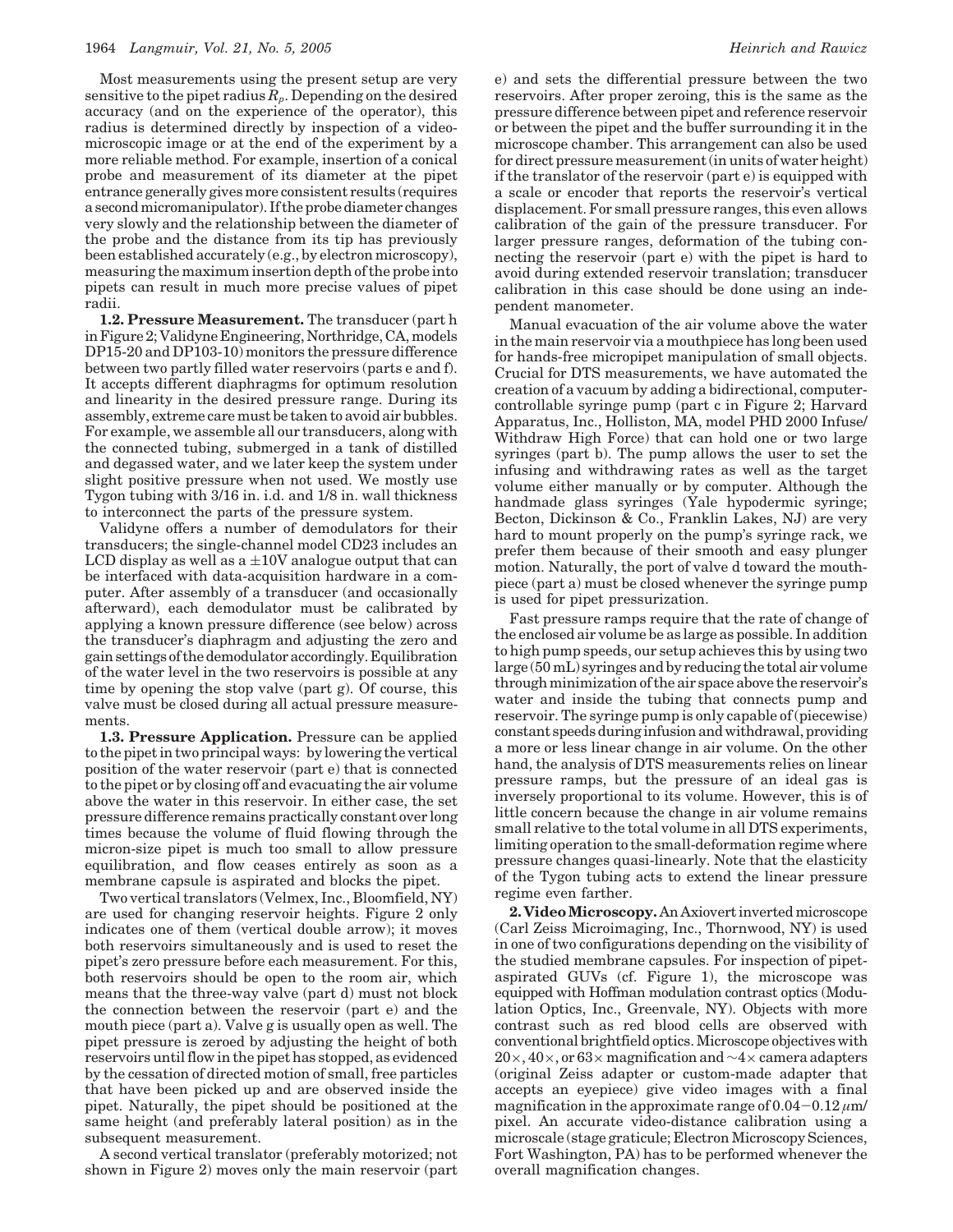## *Advanced Pipet Aspiration of Fluid Membranes Langmuir, Vol. 21, No. 5, 2005* 1965

The choice of the micromanipulator holding the pipet should take into account that slow pressure ramps require stable pipet positioning with minimum drift on the time scale of minutes. For accurate measurements of the projection length of membrane into the pipet, the pipet must be oriented more or less perpendicular to the optical axis of the microscope. Thus, it has to be mounted very close and nearly parallel to the microscope stage, possibly via a custom-made pipet-holding adapter that attaches to the manipulator. Alternatively, when using a microscope with infinity-corrected optics, one can raise the objective with a tubular spacer, in addition to elevating the measurement chamber, allowing easy pipet access at its side. Note, however, that a small downward tilt of the pipet is needed to be able to reach the chamber bottom with the pipet tip. Currently, our 3D micromanipulator is a three-axis stage (Newport Corp., Irvine, CA, *<sup>x</sup>*-*y*-*<sup>z</sup>* stage of 461 series) that is mounted rigidly to the microscope base (e.g., to the nonmoving part of the microscope stage) and has been equipped with motorized micrometers (Thermo Oriel at Spectra Physics, Stratford, CT). The micrometers are interfaced to analogue channels of a computer D/A output card via a custom-built controller; their motion is controlled with a conventional 3D game joystick and custom-written software. This low-cost compromise provides very low pipet drift but suffers somewhat from the jerky movement and considerable backlash of the motorized micrometers.

As indicated in Figure 2, our main video camera is PCO's SensiCam (The Cooke Corp., Auburn Hills, MI, model Long Exposure equipped with optional external cooling fan to minimize vibrations). This camera can easily be substituted if only standard video speed is required; however, it is the SensiCam's FFR (fast frame rate) mode that allows us to study a membrane's dynamic response to very fast pressure ramps with sufficient (i.e. submillisecond) time resolution. To achieve this high frame rate, the video region of interest has to be reduced substantially, so that an additional video system is needed for continuous full-frame visual inspection on a second monitor (not shown in Figure 2). For this, our setup uses a combination of a B/W analogue camera operating at the standard video speed of 30 fps (DAGE-MTI, Inc., Michigan City, NI, models CCD-300T-RC and CCD-72) and a frame grabber (Matrox Electronic Systems Ltd., Dorval, Quebec, model Meteor-II).

While high-speed cameras with even higher frame rates are available, the SensiCam's relatively fast transfer of the video buffer to computer memory actually allows *continuous*, real-time image analysis at ∼1500 fps, if the region of interest is small and the analysis not too timeconsuming. In high-speed mode, we commonly use a region of interest of 16 or 32 full-length (640 pixels) video lines centered about the axis of symmetry, i.e., the pipet axis. This region is vertically binned into a single line before being read out from the camera, ensuring fastest-possible transfer speeds as well as a much-improved signal-tonoise ratio in the resulting one-dimensional, axial intensity profile. In this mode, the camera's inactive lines outside the chosen region of interest are not being cleared and have to be blacked out to prevent their exposure. This is achieved by an adjustable slit mask mounted close to the camera's CCD chip as part of a custom-modified  $4\times$ microscope-to-camera adapter. This adapter also provides for lateral translation of the camera, which is necessary because the active lines in FFR mode must always be the top lines of the camera chip. Adjusting the camera position rather than the microscope chamber or pipet allows us to center the aspirated membrane capsule in the full-frame video display of the second camera.



**Figure 3.** Flowchart of computer-assisted application of a predefined tension protocol to a pipet-aspirated vesicle. The experiment ends when the vesicle membrane ruptures, as is typical for DTS measurements.

**3. Computer-Assisted Experimentation.** After proper pressure calibration, a custom-written computer program (Visual C++ running on Microsoft Windows) controls the main aspects of each experiment. The program starts the pump at the desired initial speed, monitors the changing aspiration pressure for feedback-controlled execution of a predefined tension protocol, and records axial intensity profiles of the video image at a sampling rate of∼1.5 kHz. In our current setup, the intensity profiles are saved for later off-line analysis with very accurate but comparatively slow position-detection algorithms (see below). The program still monitors the video image during the actual experiment, but only to decide whether the aspirated membrane capsule is still intact. If the membrane ruptures, it quickly disappears into the pipet even at moderate aspiration pressures. In response, the program resets the pump to its original position, reducing the suction pressure to the initial value. The overall flow of program execution of an experiment ending with vesicle rupture is charted in Figure 3.

A fast personal computer (cf. Figure 2) communicates with the syringe pump (via the serial interface; requires a female-DB-9-to-male-RJ45 serial cable) and receives digitized input from the SensiCam and from the pressure transducer. The SensiCam includes its own digitizer/ control board that is mounted in a PCI expansion slot of the computer. For automated pressure readings, the analogue voltage output of Validyne's demodulator is fed into an A/D converter, i.e., another PCI computer expansion card. Of three tested low-cost A/D cards (Quatech, Inc., Hudson, OH, model DAQ-12/PCI; Data Translation, Inc., Marlboro, MA, model DT 301; National Instruments Corp., Austin, TX, model NI PCI-6034E), only National Instruments' PCI-6034E lived up to our requirements  $(g$ litch-free operation, continuous readout at  $10-100$  kHz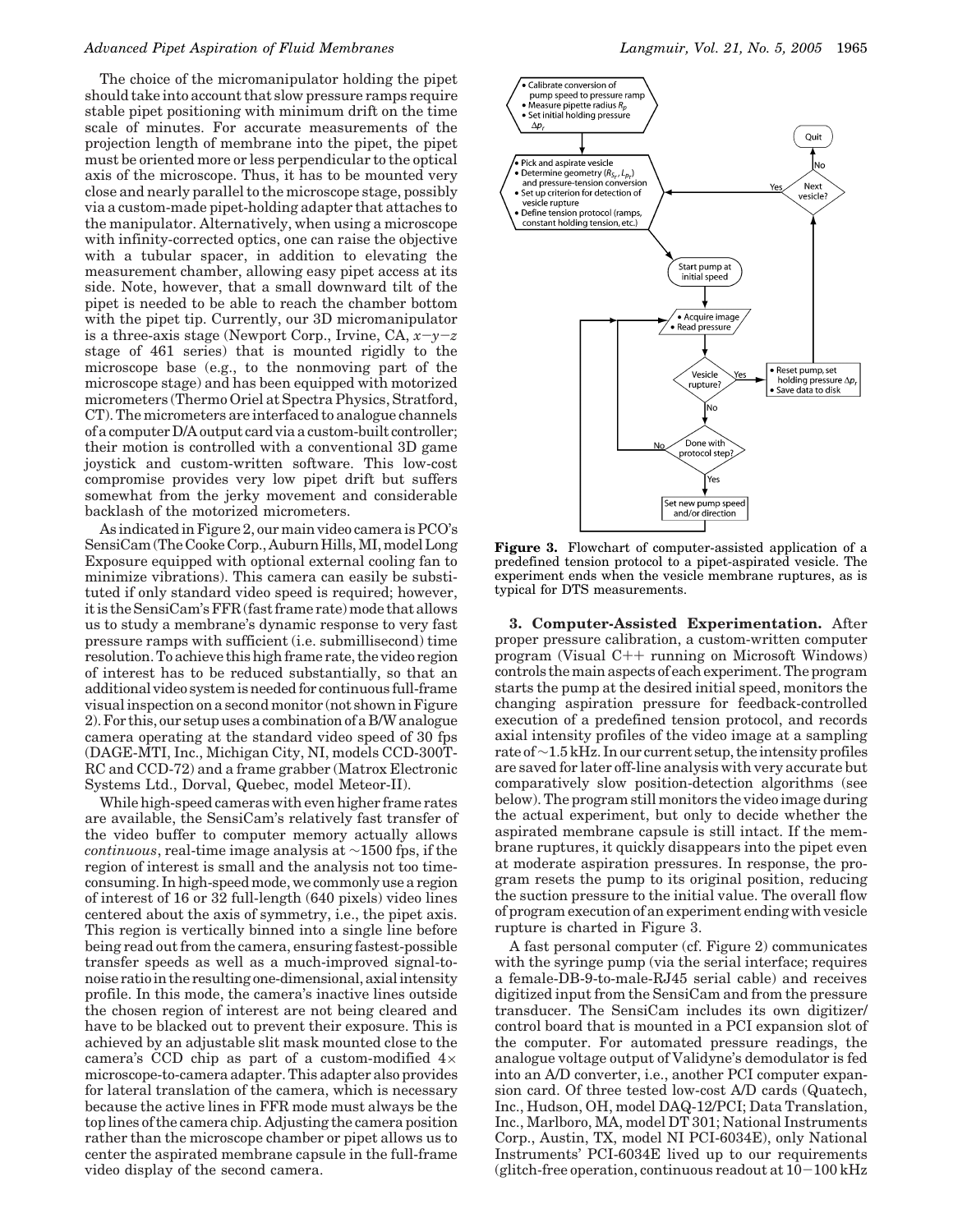

**Figure 4.** Sketch of a pipet-aspirated membrane capsule and illustration of the notation used in the text.

sampling rate, easy integration into our own program, and useful documentation). As the "raw" pressure unit, we use centimeter  $H_2O$ , allowing for easy and direct comparison of the transducer readout with the vertical distance between the water levels in the two reservoirs. Simultaneously, a second computer (not shown) runs two additional processes. One process reads the 3D joystick and controls the motorized micrometers for threedimensional positioning of the pipet. The other uses Matrox' MIL-Lite library to display the full-frame video provided by the second camera. A mouse-controlled tracker-rectangleoverlayallowstheusertoperformsimple distance measurements (horizontally and vertically) in the live image.

Prior to calibration of the conversion factor  $C_{V \text{pump-to-Vpress}}$ (first step of measurement preparation in Figure 3), the transducer is "engaged" for pump pressurization, i.e., valve d is set to block the connection to the room air. This determines the total enclosed air volume and affects directly the relationship between pump speed and pressure ramp, so that *CV*pump-to-*V*press must be recalibrated whenever the pump's initial position is changed. To establish this factor, the pump is driven at a moderate speed  $v_{\text{pump}}$ while the pressure is recorded as a function of time. The program fits a straight line to the upper two-thirds of the recorded pressure-vs-time data to obtain  $v_{\text{press}} = d\Delta p/dt$ ( $\Delta p$  is pressure, and *t* is time), which gives  $C_{V$ <sup>pump-to- $V$ press</sup>  $=v_{\text{press}}/v_{\text{pump}}$ . After this point, the program has continuous pressure feedback, providing the operator, for example, with the ability to set a new pressure through software alone, by specifying both the new pressure value as well as the speed at which the pump will approach it.

After a suitable membrane capsule has been located in the microscope chamber, it is picked up in the pipet with low aspiration pressure and moved to the measurement position. The distance-measurement tool on the second video display is used to determine the reference values of the radius  $R_{S_r}$  of the spherical membrane portion outside the pipet as well as the projection length  $L_{p_r}$  of membrane into the pipet (cf. Figure 4) at the current holding pressure ∆*pr*. These values, along with the previously measured pipet radius *Rp*, establish the reference geometry of the vesicle or cell. They are also used by the main computer program to convert aspiration pressure into membrane tension (see eq 12 of the example section below). To perform a measurement at the desired *tension* rate, the software calculates the required pressure ramp for each given membrane capsule from this geometry and then translates it into pump speed via the conversion factor *CV*pump-to-*V*press established earlier. Other capabilities of the program include the option to design the time course of pressure application as a sequence of up and down ramps mixed with periods of constant holding pressure, etc. ("tension protocol").



**Figure 5.** Series of video snapshots recorded during the aspiration of a phospholipid vesicle that was increasingly stressed by a linear pressure ramp (left). The last image was taken immediately after vesicle rupture at a high pressure, where buffer inflow into the pipet had quickly carried the membrane remnants out of the field of view. Recorded simultaneously were axial intensity curves (right) obtained for each frame by binning 32 video lines centered about the pipet axis into a single profile. A strong signal is produced by the diffraction pattern of the pipet tip. Clearly visible are also the membrane edges crossing the horizontal scanning region (marked by arrows).

Finally, the operator roughly specifies the image region on the main computer display that is occupied by the portion of the membrane capsule outside the pipet. As long as the maximum intensity difference between this region and the image background is greater than a userselectable threshold, the program "assumes" that the membrane is still present and intact.

The membrane tension at the moment of rupture, measured for a given tension-loading rate, is the primary result of individual DTS tests. In parallel, axial intensity profiles (Figure 5; see also next section) are recorded for later analysis of the pressure dependence of the projection length  $L_p$  and the outer radius  $R_s$ . These values describe the deformation of the aspirated membrane capsule at a given tension and are needed in most studies of physical membrane properties.

## **III. Image Analysis**

The recorded axial intensity profiles contain characteristic signatures of the diffraction patterns of the membrane edges (labeled by arrows in Figure 5) and of the pipet tip. Displacements of these signatures in subsequent intensity profiles reflect geometry changes of the membrane capsule, generally as a function of the aspiration pressure and of time. A separate data-analysis program establishes the membrane deformation with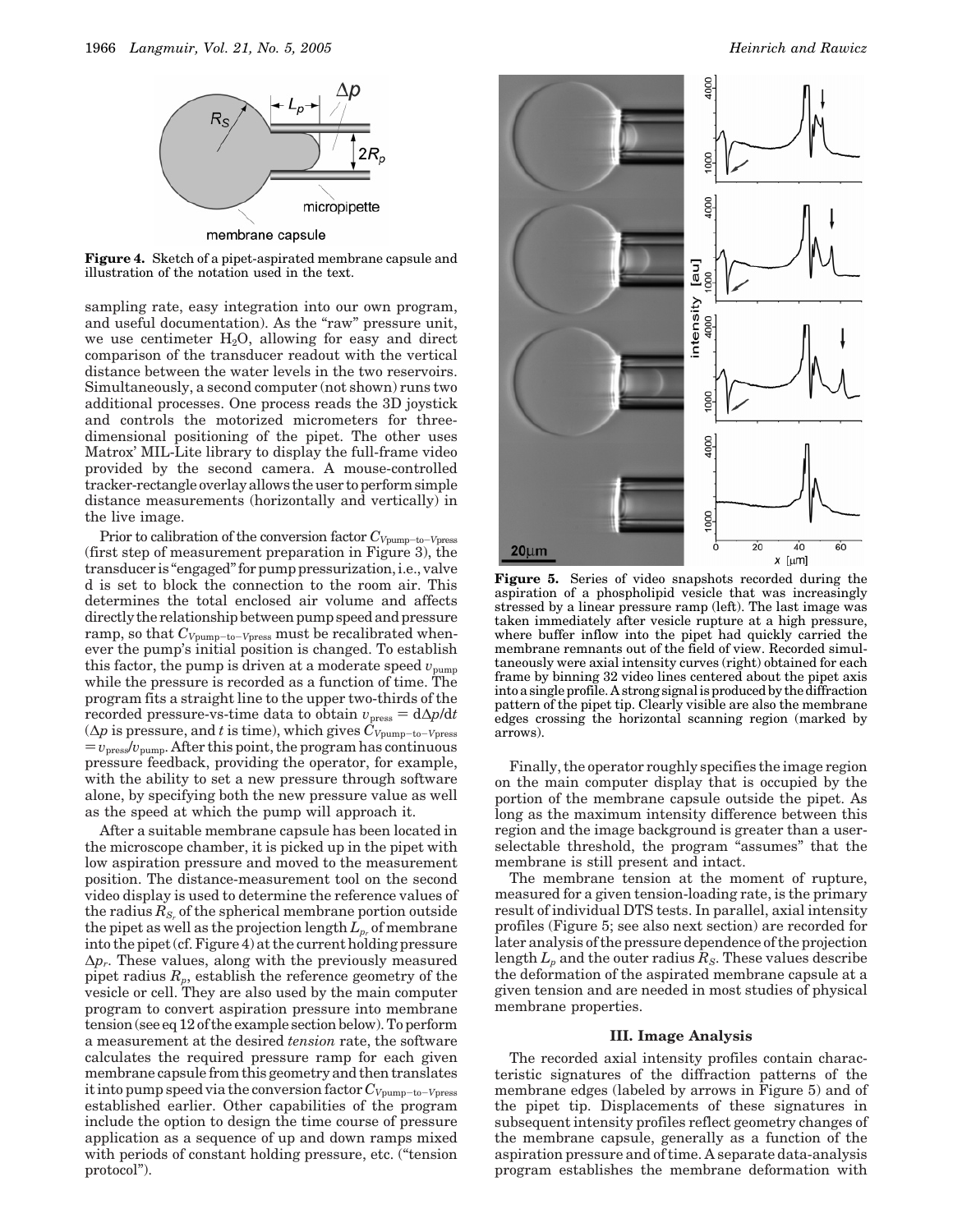

**Figure 6.** Superposition of the first three intensity profiles of Figure 5 after subtraction of the last, "background" profile. Arrows mark the movement of the membrane-projection edge in the pipet, whereas the considerably smaller displacements of the outer vesicle edge are enlarged in the inset.

subpixel accuracy and refines the moment of rupture with submillisecond resolution if necessary. The analysis program loads and displays the intensity profiles, allowing the user to flip through them sequentially or to jump to a particular profile. The last profile of each measurement was usually recorded after the membrane capsule had ruptured and disappeared, in which case it contains the intensity pattern of the pipet alone (see, for example, the bottom image and profile of Figure 5). As an option of the analysis program, this background profile may be subtracted from all other profiles, revealing enhanced signatures of the moving membrane edges as demonstrated in Figure 6.

Out of a multitude of potentially suitable, onedimensional pattern-tracking algorithms, we have currently adopted approaches that are reasonably fast and accurate, as well as sufficiently robust to cope with a noisy and changing pattern moving on a possibly uneven background. First, the analysis program lets the user pick a number of search regions, each of which contains a particular feature to be tracked. This number is usually (but not restricted to) three, where the patterns correspond to the outer edge of the vesicle, the edge of the projection length in the pipet, and a prominent feature of the diffraction pattern of the pipet tip. The motion of the latter feature is used to monitor pipet drift in the axial (*x*) direction, so that the membrane-edge positions can be corrected for any such drift. (Note that pipet drift is best established using the *unaltered* intensity profiles, which makes it necessary to analyze the same profile sequence twice if the membrane edges are to be tracked *after* subtraction (as in Figure 6) of the last profile from the original intensity profiles.)

Next, the data range for each search region is selected interactively, and a smoothed, continuous representation  $I(x)$  of the intensity data  $\{x_j, I_j\}$  of each search region is calculated. Position detection based on the examination of  $I(x)$  has two major advantages: the data smoothing reduces noise, and a continuous intensity representation overcomes the restriction to the discrete positions of pixelbased tracking algorithms. Moreover, working with *I*(*x*) adds the ability to do most calculations in a straightforward, analytical manner.

In more detail, the program uses the FFTW library16 (see also http://www.fftw.org) to compute the discrete

Fourier transform  $\mathcal{F}(I_j) = Z_k = A_k + B_k$ i (0  $\leq j, k \leq n$  – 1) of the intensity data in a given search region. Here, *n* is the total number of data points in the region, and  $A_k, B_k$ are the real and imaginary part of the complex transform. Since the original intensity data  $I_i$  are real, the Fourier transform is Hermitian, i.e.,  $Z_k = Z_{n-k}^*$  for  $k > 0$ . The inverse transform  $\mathcal{F}^{\perp}(Z_k)$  provides a decomposition of the inverse transform  $\mathcal{F}^{1}(Z_{k})$  provides a decomposition of the intensity data in a series of trigonometric functions, written in real numbers as

$$
I_j = A_0 + 2 \sum_{k=1}^{\lfloor n/2 \rfloor} \left[ A_k \cos \left( 2 \pi j \frac{k}{n} \right) - B_k \sin \left( 2 \pi j \frac{k}{n} \right) \right] \tag{1}
$$

where  $\lfloor c \rfloor$  denotes the greatest integer less than or equal to *c*. Note that for even *n*, a dummy coefficient  $B_{n/2} = 0$  has been introduced in eq 1 for convenience. A smoothed version of the intensity data is obtained by applying a Gaussian filter to the Fourier coefficients, i.e.,

$$
\tilde{\mathbf{A}}_k = A_k \exp[-(k/w)^2] \quad \text{and} \quad \tilde{\mathbf{B}}_k = B_k \exp[-(k/w)^2]
$$
\n(2)

 $(1 \le w \le n)$ , and by replacing the original coefficients in eq. 1 with those of eq 2. The transition from the resulting smoothed but still discrete intensity profile to a continuous representation is made through the substitution

$$
j \rightarrow (n-1) \frac{x - x_0}{x_{n-1} - x_0}
$$

Abbreviating

$$
\frac{1}{s} \equiv \frac{2\pi}{x_{n-1} - x_0} \frac{n-1}{n}
$$

we find for any real *x* within the search region given by  $x_0 \leq x \leq x_{n-1}$ 

$$
I(x) = \tilde{A}_0 + 2\sum_{k=1}^{\lfloor n/2 \rfloor} \left[ \tilde{A}_k \cos\left(\frac{x - x_0}{s}k\right) - \tilde{B}_k \sin\left(\frac{x - x_0}{s}k\right) \right]
$$
(3)

Equation 3 is the desired analytical, continuous, and smoothed representation of the original intensity data in a given search region, obtained with only one adjustable parameter: the width  $w$  of the Gaussian filter (cf. eq 2). It is important to keep in mind two potential problems of this approach. First, increasing  $w$  will give functions  $I(x)$ that describe the original data more closely; however, these better representations will also be more oscillatory, which means that  $I(x)$  is more likely to have multiple extrema and inflection points. If such features are used for pattern tracking, it is crucial to choose sufficiently small values for  $w$  (typically in the range of  $3-5$ ) to prevent the detected edge position from jumping artificially between two or more of these features. Second, unless one does a certain amount of zero-padding on both sides of the original intensity data, aliasing may cause significant deviations of eq 3 from the original data at the boundaries of the search region (cf. Figure 7). The central range of the search region, however, is little affected by this. It is more practical, therefore, to make the search region sufficiently large and to ensure that the sought feature is located near its center.

Then, one suitable pattern-tracking algorithm identifies the position of each moving membrane edge with the position of a particular local intensity feature, whose type had initially been chosen from a list of three available (16) Frigo, M.; Johnson, S. G. *Proceedings of the ICASSP conference*

**<sup>1998</sup>**, *<sup>3</sup>*, 1381-1384.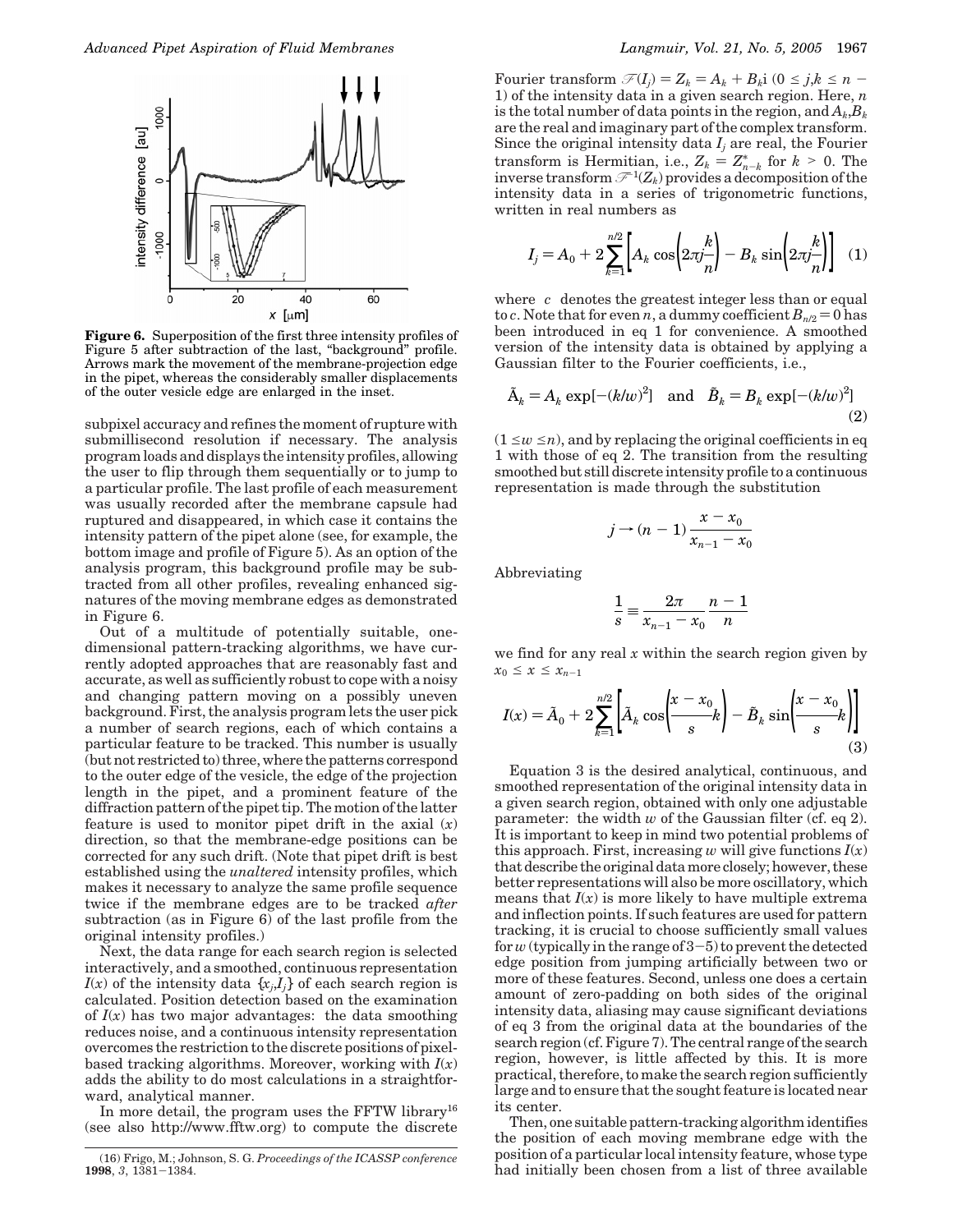

**Figure 7.** Illustration of automated tracking of the signature of a membrane edge in the recorded intensity profile. A characteristic part (consisting of *n* points) of the discrete intensity pattern of the membrane-projection edge (marked by arrows in Figure 6) is first replaced by a Fourier-smoothed (with Gaussian kernel of width *w*), continuous representation (solid line). Edge movement is then identified with the displacement of a chosen feature  $X_p$  of this curve, such as an intensity maximum (top) or an inflection point (bottom).

options: maximum, minimum, or inflection point of  $I(x)$ . Knowing all needed derivatives of *I*(*x*) analytically, we use Newton's method (Numerical Recipes,<sup>17</sup> routine "rtsafe") to find the root of the nonlinear equation  $dI/dx = 0$  in the case of an extremum, or  $d^2I/dx^2 = 0$  when searching for an inflection point (Figure 7). Once the desired position has been found, the data range is automatically readjusted for the next search, ensuring that the search region "slides" along the sequentially loaded profiles in accordance with the movement of the detected position.

A more advanced pattern-finding algorithm combines Fourier-smoothing of the intensity data with a "continuous cross-correlation" algorithm that locates a preselected and stored template within given search regions, providing even higher positional accuracy than the above procedure. In this approach, a characteristic central region (of width  $d_T$ ) of the continuous and smoothed description (such as given by eq 3) of an initial data range is designated as the template  $T(x)$ . In all subsequent intensity profiles, the template's position within equivalently represented search regions  $S(x)$  (of width  $d_S > d_T$ ) is determined by maximizing the normalized cross-correlation

$$
C(x_T) = \frac{\langle ST \rangle - \langle S \rangle \langle T \rangle}{\sqrt{(\langle S^2 \rangle - \langle S \rangle^2)(\langle T^2 \rangle - \langle T \rangle^2)}}
$$
(4)

with respect to the offset  $x_T$  ( $0 \le x_T \le d_S - d_T$ ) between template and search region. Having expressed both the template  $T(x)$  as well as the search region  $S(x)$  in the same form as eq 3, the averages in eq 4 and their first and



**Figure 8.** The same sketch as in Figure 4 is used to illustrate the three tracked positions  $X_s$ ,  $X_p$ , and  $X_t$ . Note that these are the positions of intensity features that accurately trace any movement of the membrane edges and the pipet tip, respectively, but do not, in general, give the true, absolute positions of these edges.

second derivatives, needed to maximize  $C(x_T)$ , are easily calculated analytically from

$$
\langle T \rangle = \frac{1}{d_T} \int_0^{d_T} T(x) \, \mathrm{d}x \qquad \langle S \rangle = \frac{1}{d_T} \int_{x_T}^{x_T + d_T} S(x) \, \mathrm{d}x
$$

$$
\langle ST \rangle = \frac{1}{d_T} \int_{x_T}^{x_T + d_T} S(x) T(x - x_T) \, \mathrm{d}x
$$

etc. The only remaining numerical task to find  $x_T$  is to solve the nonlinear equation obtained from setting the first derivative of  $C(x_T)$  to zero. All results presented below were obtained with this "continuous cross-correlation" approach.

Using the simultaneously recorded time and/or pressure data, we have thus determined the positions of the selected features in the intensity profiles as a function of time and of the aspiration pressure. In the following, we will concentrate on the positions  $X_S$  and  $X_p$  of the characteristic patterns of the outer edge of the spherical membrane capsule and of the edge of the projection of membrane in the pipet, respectively (Figure 8). Both of these positions may have been obtained by averaging more than one series of tracking data, and they have usually been corrected for axial pipet drift given by the trace of the pipet-tip position  $X_t$  (Figure 8). It is important to keep in mind that  $X_s$  and  $X_p$  are generally not the actual positions of the respective membrane edges but the somewhat arbitrarily chosen positions of particular features in the intensity signatures of these edges. Unfortunately, it seems largely unclear how to extract the true, absolute position of a  $\sim$ 4 nm thick membrane from the usually  $>1 \mu$ m wide (at our magnification, cf. Figures 5 and 6) optical signature generated by Hoffman modulation contrast microscopy. However, the tracked *displacements* of the intensity patterns reflect the actual edge *movement* very accurately. To obtain absolute edge positions, we rely on the operator's initial measurement of the outer radius  $R_{S_r}$  and of the projection length  $L_{p_r}$  at a given reference pressure  $\Delta p_r$  (see above). Furthermore, we will continue to assume that the geometry of an aspirated membrane capsule is described with sufficient accuracy by spherical and cylindrical parts. The change in  $X_S$  equals the negative change in distance between the true membrane edge and the pipet entrance,

$$
\Delta X_S = -\Delta (R_S + \sqrt{R_S^2 - R_p^2})
$$

or

$$
X_S = C_S - (R_S + \sqrt{R_S^2 - R_p^2})
$$
 (5)

where  $C_S = X_{S_r} + R_{S_r} + \sqrt{R_S}^2 - R_p^2$  is a constant offset calculated using the initially measured reference values calculated using the initially measured reference values. Solving for the instantaneous radius *RS*, we find the

<sup>(17)</sup> Press, W. H.; Teukolsky, S. A.; Vetterling, W. T.; Flannery, B. P. *Numerical Recipes in C*++: *The Art of Scientific Computing*; Cambridge University Press: Cambridge, U.K., 2002.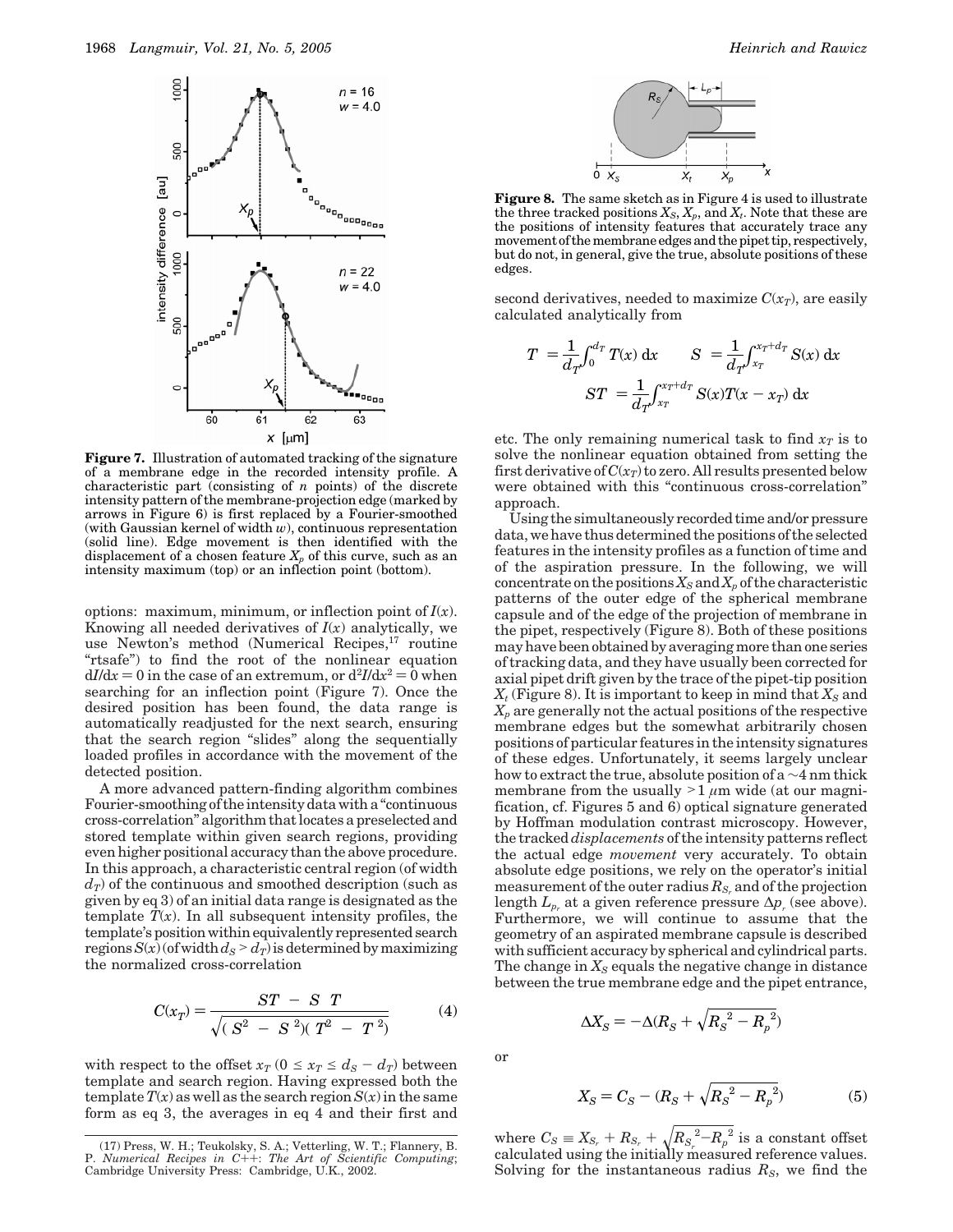

**Figure 9.** Traces of the outer radius  $R_S$  and the projection length  $L_p$  measured during automated pressurization of a vesicle whose membrane (made from the phospholipid di-C<sub>13</sub>-PC) exhibited little cohesive strength and ruptured at a very low pressure. The inset (right) gives a more detailed view of the moment of rupture, plotting  $R_S$  and  $L_p$  as functions of time. To save disk space, only the last 300 data points were recorded at the full camera speed of ∼1500 fps. Arrows identify the moment immediately after rupture.

following relationship between the position of the tracked feature and the radius:

$$
R_S = \frac{1}{2} \left( C_S - X_S + \frac{R_p^2}{C_S - X_S} \right) \tag{6}
$$

The analogous relationship for the projection length is simply

$$
L_p = L_{p_r} + X_p - X_{p_r}
$$
 (7)

Having determined the outer radius and the projection length, the surface area and volume of a pipet-aspirated membrane capsule are

$$
A(R_{S},L_{p}) = 4\pi R_{S}^{2} + 2\pi R_{p}L_{p} - \pi R_{p}^{2}
$$
 (8)

$$
V(R_S, L_p) = \frac{4}{3}\pi R_S^3 + \pi R_p^2 L_p - \frac{1}{3}\pi R_p^3 \tag{9}
$$

(Equation 9 ignores that the volume of a small spherical cap at the pipet entrance is counted twice. The surface area of this cap, however, is not part of the total membrane area; it was approximated by a disk with radius  $R_p$  and subtracted in eq 8.)

## **IV. Example Measurements**

A surprising amount of knowledge about the properties of membranes has been gathered from the inspection of geometry changes of pipet-aspirated membrane capsules under various conditions. Proper interpretation of the results of specialized experiments is often subtle and beyond this paper's emphasis on instrumentation. However, to demonstrate the capabilities of the current approach, this section presents a few example measurements that illustrate characteristic membrane behavior in response to an applied pressure ramp or a step in buffer osmolarity.

The first example (Figure 9) shows how the moment of lysis of a pressurized vesicle with a particularly weakcohesive membrane is determined with submillisecond resolution in DTS measurements.15 When loaded by a pressure ramp, these vesicles often lyse at very low pressures where the monitored membrane edges remain visible for several video frames after rupture. In such cases, our simple test for the presence/absence of an intact membrane capsule (see above) may fail to identify the exact frame of rupture. Figure 9 demonstrates how the



**Figure 10.** Changes of the fractional volume of two vesicles (made from the phospholipid 1-stearoyl-2-oleoyl-*sn*-glycero-3 phosphocholine (SOPC) and from a 1:1 mixture of SOPC and cholesterol) after identical steps in osmolarity of the surrounding sugar solution. Both vesicles were pipet-aspirated at a low  $\sim$  2 cm H<sub>2</sub>O) holding pressure. The break in the data curves marks the time needed to readjust our instrument after transferring the vesicles between the two different buffers. Reflecting water outflow, the observed volume changes demonstrate a∼10-fold decrease in membrane permeability to water due to the presence of cholesterol.

needed information can still be extracted from the recorded intensity profiles. Here, we have used an optional feature of our software and saved only the last 300 (a userselectable number) profiles at the maximum frame rate, whereas earlier profiles were stored at a lower data density to avoid unnecessarily large file sizes. The first frame after rupture is easily identified in the traces of both *Lp* and *RS*, giving the moment of rupture to within less than 0.7 milliseconds.

Another example (Figure 10) shows the results of typical membrane-permeability tests for two different lipid membranes. These tests utilize the substantial rate difference between water and sugar transport across a membrane, which renders the membrane virtually impermeable to sugar on experimental time scales. Thus, following transfer from an isotonic into a hypertonic sugar solution, water outflow decreases the volume of a vesicle until a new osmotic balance is established. The physics of this process is described by a differential transport equation that, in general, cannot be solved analytically. Rather than having to match the numerical solution of this differential equation to the measured data, the smooth and dense data curves obtained with the present instrument enable us to *measure* the instantaneous derivative d*V*/d*t* at any time *t* directly and sufficiently accurate, which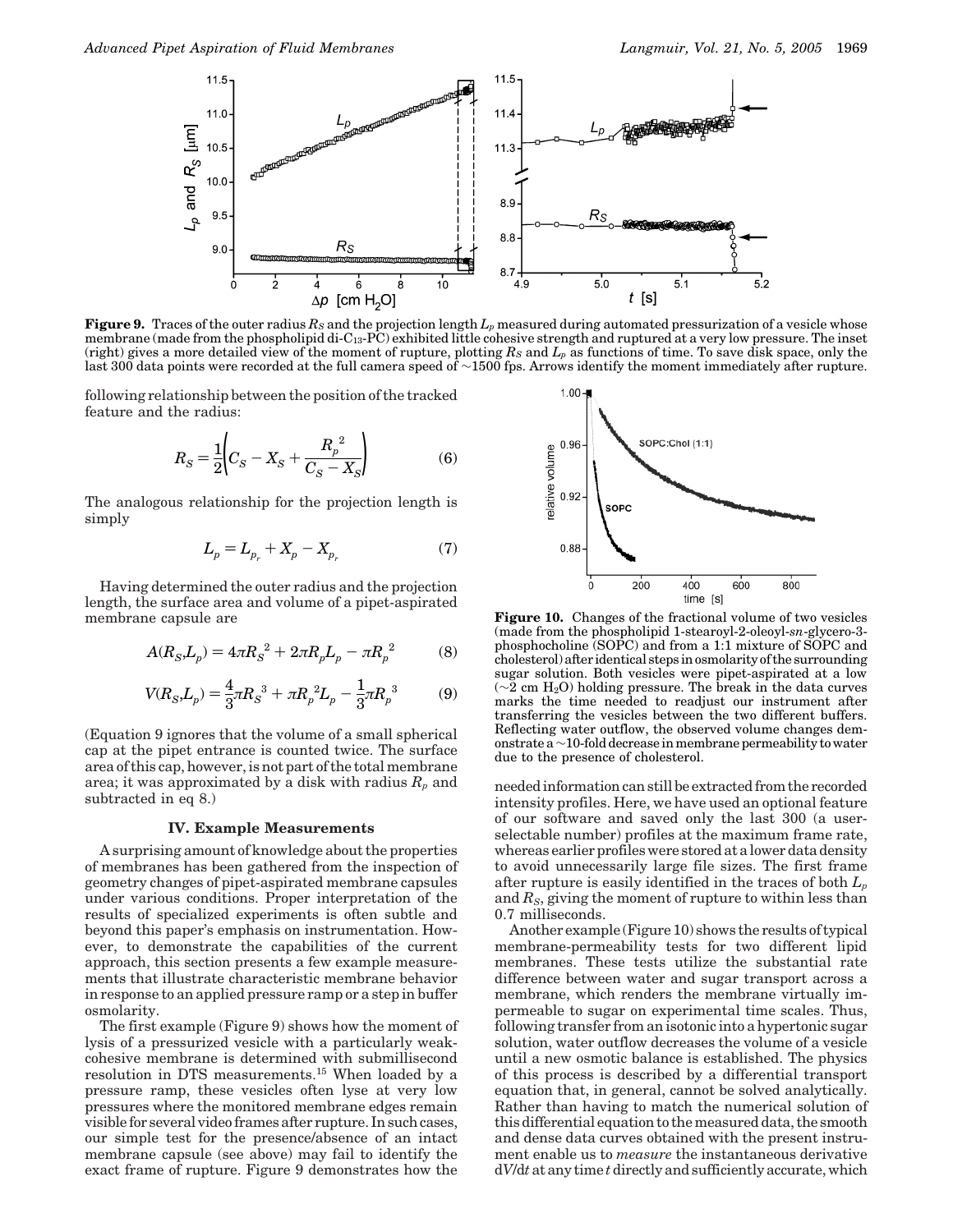simplifies the analysis of such measurements enormously. First results obtained with this approach, such as illustrated in Figure 10, are in excellent agreement with previously published values.18,19

The final example illustrates the mechanical measurement that has become the standard method to establish the area-expansivity modulus *K* (units of force/length) of lipid membranes.2,5,6 It is based on the constitutive equation for isotropic area changes of a two-dimensional, fluid film,

$$
\underline{\sigma} = K\alpha \tag{10}
$$

which relates the two-dimensional area-dilational strain

$$
\alpha \equiv \frac{\mathrm{d}A - \mathrm{d}A_0}{\mathrm{d}A_0} = \frac{A - A_0}{A_0} \tag{11}
$$

to the isotropic membrane tension  $\sigma$  (units of force/length). The subscript "0" refers to an unstressed membrane at an aspiration pressure of  $\Delta p_0 = 0$ . At equilibrium, the strain of a fluid, isotropic membrane is the same everywhere, which allows us to make the transition from local to global area stretch (second equality of eq 11). Normal force balance gives the membrane tension as

$$
\underline{\sigma} = \frac{R_p}{1 - R_p/R_S} \frac{\Delta p}{2} \tag{12}
$$

This important equation shows that the isotropic membrane tension  $\sigma$  is proportional to the aspiration pressure ∆*p* and exhibits a relatively weak dependence on *RS*. For our instrument this means that a quasi-linear pressure ramp, generated by the syringe pump, will translate into a quasi-linear ramp in membrane tension. Inversely, the pump speed required to achieve a desired DTS tension ramp can roughly be calculated from eq 12 (replacing *RS* with the initially measured reference value  $R_{S_r}$  ). The actual slope of tension versus time at the moment of rupture is later obtained as part of the DTS data analysis for each measurement.

To measure the dependence of the tension *σ* on the relative area expansion  $\alpha$ , it has been customary up to now to monitor only changes in the projection length  $L_p$ of a pipet-aspirated membrane capsule as a function of the pressure  $\Delta p$ . Changes of the outer radius  $R<sub>S</sub>$  were *calculated* from the assumption that the vesicle or cell volume remained constant during the experiment. This common assumption is not only an approximation that simplifies the data analysis significantly, it also appears fairly justified because the amount of water pushed mechanically out of a pressurized membrane capsule has to be very small if the buffer contains osmotically active solutes that cannot permeate the membrane, simply because otherwise the resulting osmotic imbalance would create a large counter pressure. However, the main obstacle to the direct experimental determination of the pressure dependence of *RS* has been that changes in the outer radius are usually too small to be resolved with sufficient accuracy. In contrast, the high-resolution pattern-tracking algorithms introduced above have enabled us to determine *RS* directly. For simplicity, however, we will first follow the traditional, constant-volume approach



**Figure 11.** Isotropic membrane tension as a function of the relative area expansion for two vesicles (made from SOPC) subjected to a ramp in tension of ∼0.4 mN/m/s. Assuming that the vesicle volume remained constant during pressurization, both quantities were obtained primarily from a total of *N* individual*Lp*-measurements. Near-linear constitutive behavior is observed over a large range of strain, where the proportionality constant provides a rough estimate of the area-expansivity modulus *K*. The apparent softening of the membranes at high tensions is addressed in the text.

and then use our  $R_S$ -measurements to examine the validity of this approximation.

Figure 11 shows plots of the tension as a function of the  $relative area expansion \alpha$  for two different vesicles made from the same lipid, revealing, at moderate tensions, the expected linear dependence whose slope is a rough estimate of the area-expansivity modulus *K*. Its value agrees well with the results published for this often-used lipid. At high tensions, however, the slopes of both data plots deviate noticeably from the initial linear  $\sigma(\alpha)$ dependence, seemingly reflecting a slight membrane softening at large stresses. While part of this observation may indeed be due to nonlinearities in the stress-strain relationship (eq 10), we should also inspect the effect of using the constant-volume assumption to calculate the instantaneous radius  $R<sub>S</sub>$  that enters the calculation of both  $\alpha$  as well as  $\sigma$ . Figure 12A compares these calculated *RS*-values with the measured radii that were extracted directly from the recorded intensity profiles. Even though for either vesicle, the two curves never deviate by more than  $\sim 60$  nm (i.e.,  $\sim 1$  pixel in the video image), the observed difference is significant and shows that the volume does not actually remain constant during aspiration. The change of the measured volume is illustrated for both vesicles in Figure 12B. Note that this volume decrease will act to accelerate the growth of the projection length in the pipet. Naturally, if the membrane area is determined from the measured  $L_p$ -data alone (assuming a constant volume), this will be interpreted as an accelerated membrane expansion, which will indeed *appear* as an artificial softening of the membrane in plots such as shown in Figure 11. Of course, the same effect also reduces the slope in the quasi-linear regime of Figure 11, which means that the obtained *K*-value is a somewhat low estimate.

#### **V. Conclusions**

The present instrument has not only enabled us to perform traditional membrane experiments with much greater precision than before, it has also revealed highly interesting behavior that has evaded previous techniques. Several advantages of our current approach are illustrated, for example, in Figure 11. Immediately noticeable (as also in the other examples) is the extraordinary data density that resulted from automated experimentation and analysis, at a minimum manual effort of the operator. Yet, at

<sup>(18)</sup> Bloom, M.; Evans, E.; Mouritsen, O. G. *Q. Rev. Biophys.* **1991**,

*<sup>24</sup>*, 293-397. (19) Olbrich, K.; Rawicz, W.; Needham, D.; Evans, E. *Biophys. J.* **<sup>2000</sup>**, *<sup>79</sup>*, 321-327.